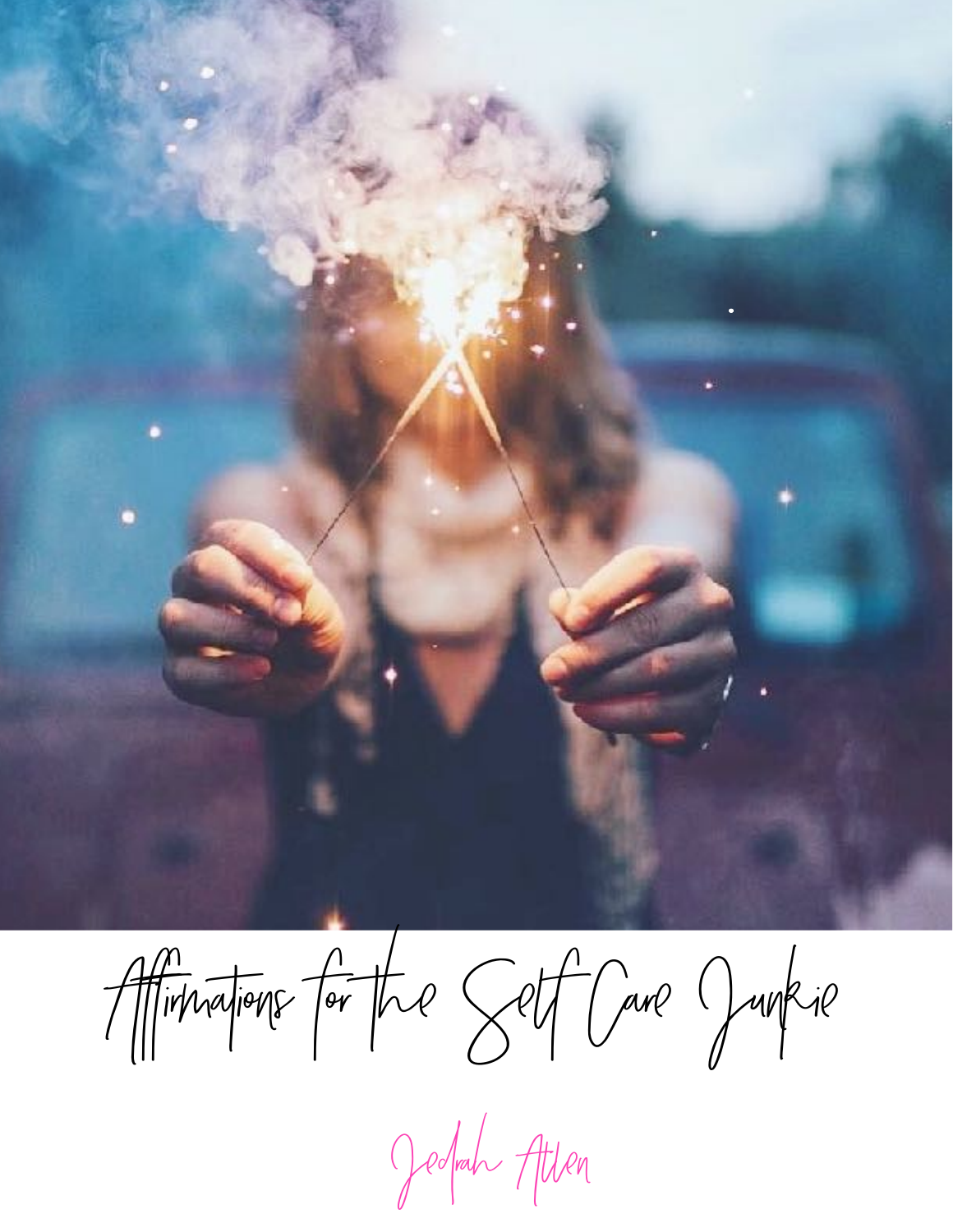My inner Goddess is allowed and free to come out and play

When I bleed each month, I am releasing all that no longer serves me so I may create space for new & nourishing opportunities

My body is deeply connected to the moon, and I honour my phases as I honour the moon's phases

I honour my emotions and respect my highs and lows, as they are divine teachers for patience, self love and nurturance

I am becoming my brightest self and commit to continually growing and evolving as a soul

I trust the Universe to guide me to the people, places and experiences that will highlight my purpose and inner truth

When I'm in alignment with the love of the universe, peace cannot be disrupted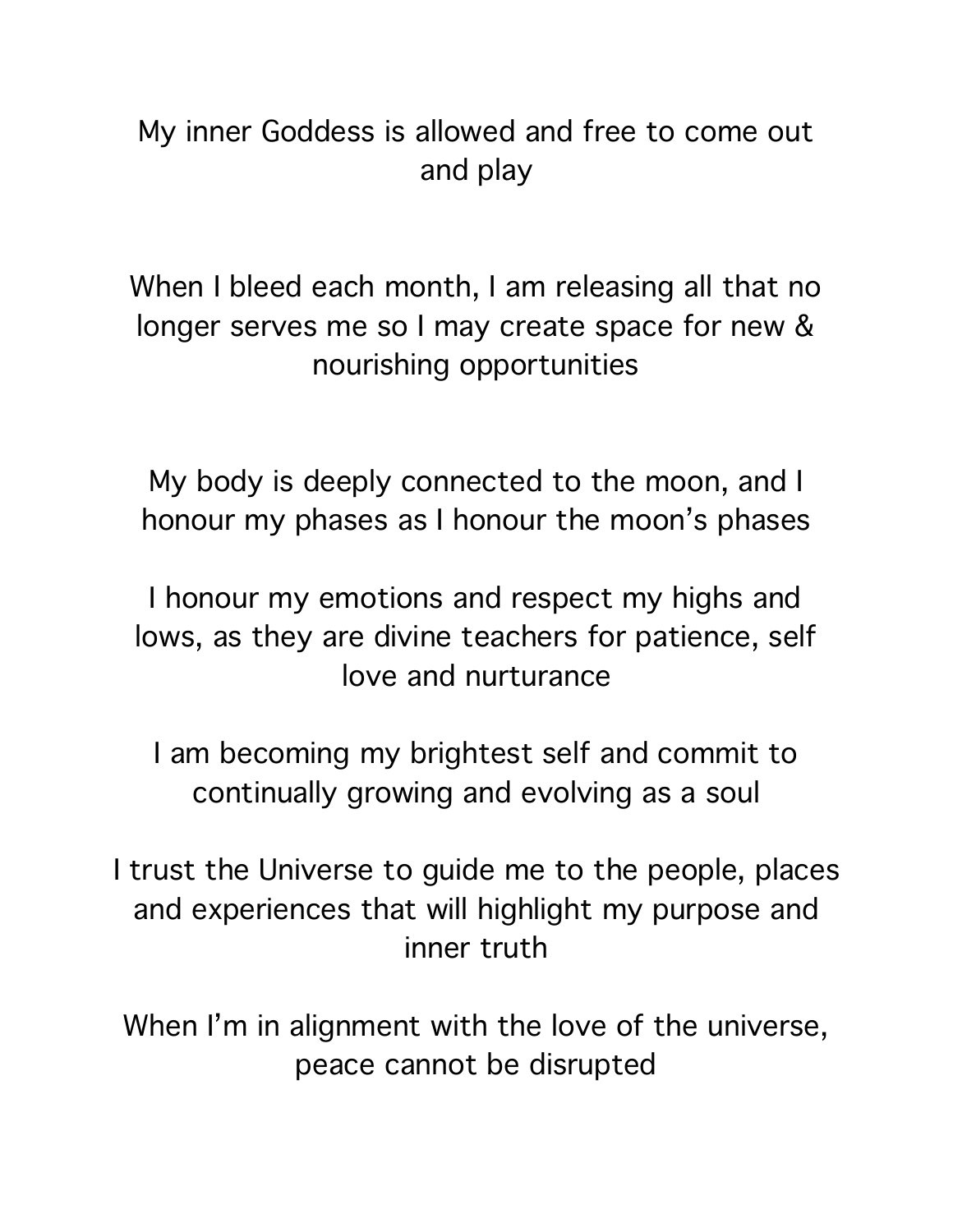I am the loving energy of the universe

## I nourish myself with spiritual food and I am satisfied and free

I am a divine being

I am a whole, nourished and supported

I am beautiful, sexy and radiant

I am free to express my sensuality and step into my divine feminine power

I love and accept myself right now

The universe has my back

Everything is happening for me, not against me

I choose to love life. My channels for joy are wide open. It is safe to receive.

I am worthy of more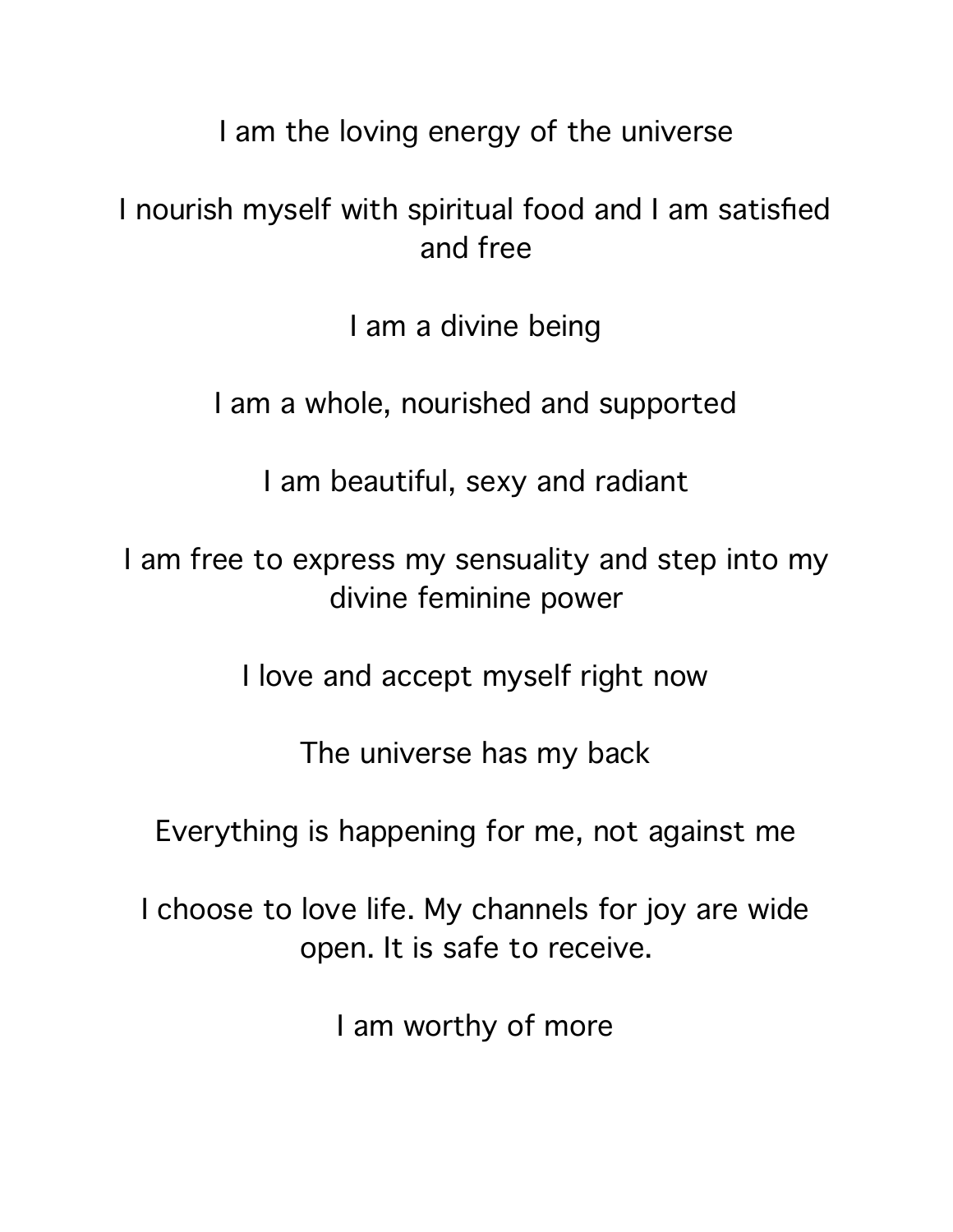I am a prosperous woman in all areas of my life

I deflect negativity and magnetize positivity and light into my life I am allowed to shine brightly and will not fear other's discomfort

Money exists to support me

Letting go is easy

I freely release the old and embrace the new

I declare peace and harmony all around me, all is well

When I think I've surrendered, I surrender more

I recognize that I have chosen fear, and I choose again - I choose love

True healing occurs when I give myself permission to feel whatever feelings live below the triggers

I am a spirit having a human experience and I'm here to get closer to love